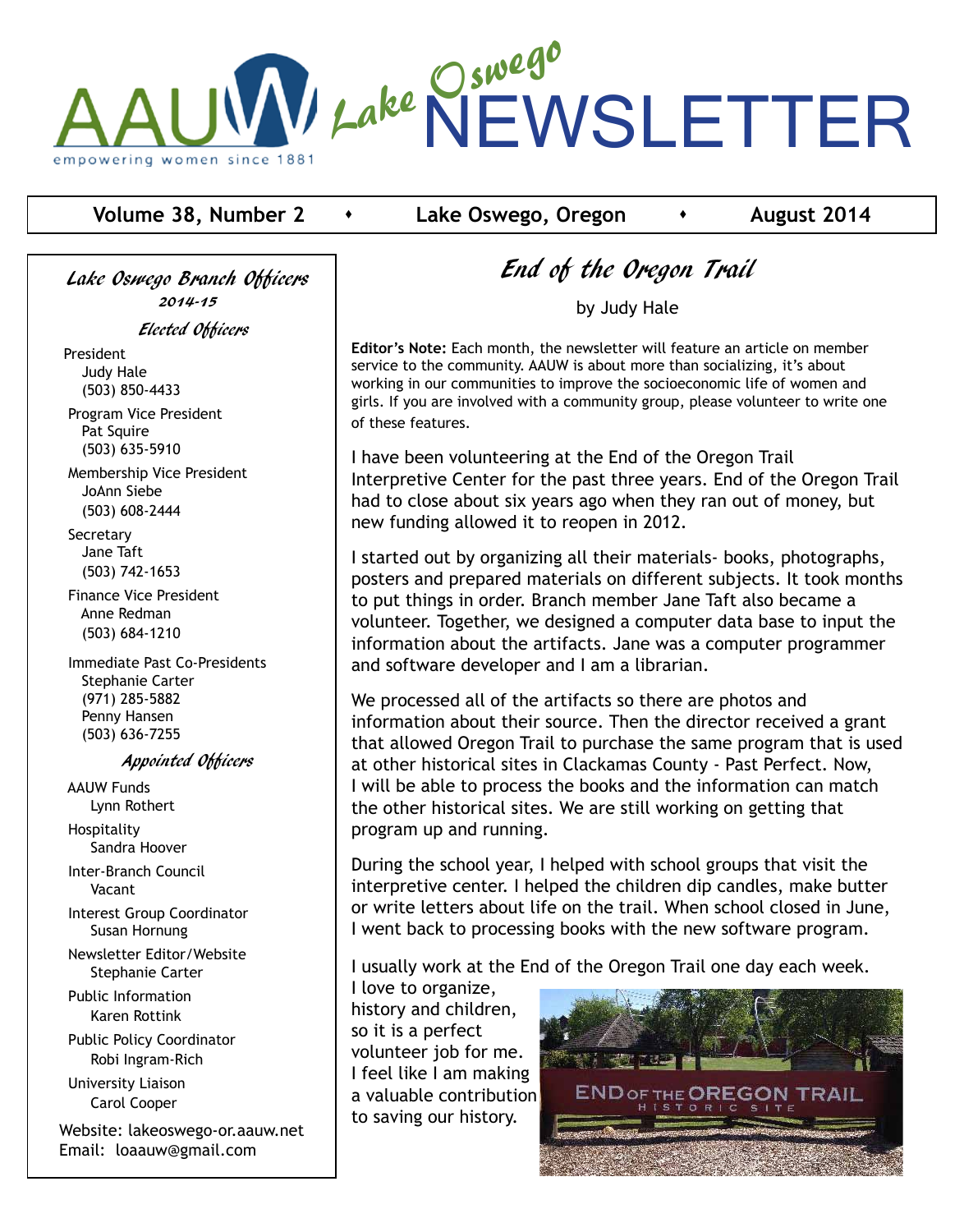## **Page 2 c c August 2014**



Judy Hale with dog, Ruby

Hale & Hearty

by Judy Hale, President

I hope all of you are having a great summer. While summer is a quiet time for our branch members, it's an active time for your Board. August 6th will be the first board meeting of our AAUW year. We will be finalizing programs based on what we heard from members who responded to the questions we asked on Survey Monkey.

If you have specific ideas that you haven't shared yet, please share them with a Board member. We are continuing to focus on mission- based programs; however, a wide span of ideas fit under the umbrella of "empowering women and breaking through barriers."

We still have many people who have not paid membership dues. If you are one of them please send in your check today. We all like the directory to include as many members as possible. We can only include renewals received before August 15 in our directory.

We are still missing one board member -- our representative to the Inter-Branch Council. The position was previously held by Suzanne Kaveckis. If you are interested in attending

the six meetings a year and reporting on what is happening in our branch, please call me.

I hope all of you are able to get out and enjoy our summer weather. Below is a picture of the rafting trip on the Deschutes I went on to expand my horizons.





New Member Profile: Eleanor Kurtus

Eleanor Kurtus and her husband of 25 years, Ron, moved to Oregon eight years ago. She was raised on the East Coast and received her undergraduate degree in physics from New York University.

She continued her education in California, first obtaining an MBA at Pepperdine and then a PhD from Capella.

Continued on page 5.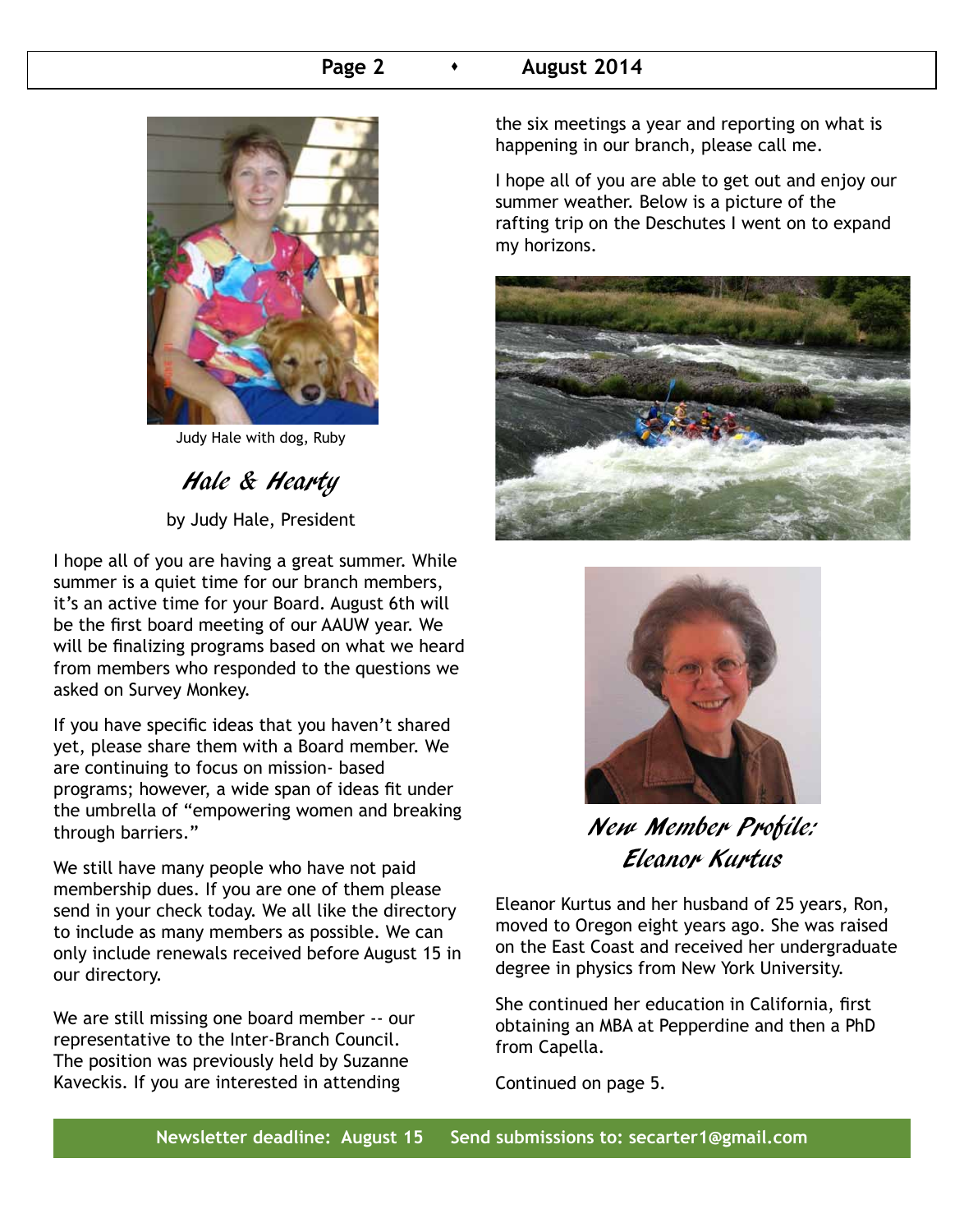# **Page 3 • August 2014**

# AAUW Lake Oswego Branch Membership Application and Dues Statement 2014-15

Please print. Highlight any additions, changes or corrections.

| College/University ____________________________                                                                                                                                                                                                              |                                                                                                                                                                                                                                                                      | $State$ Degree(s) _____________________                                                                                                                                                                                                                                                                                                                                  |  |  |  |  |
|--------------------------------------------------------------------------------------------------------------------------------------------------------------------------------------------------------------------------------------------------------------|----------------------------------------------------------------------------------------------------------------------------------------------------------------------------------------------------------------------------------------------------------------------|--------------------------------------------------------------------------------------------------------------------------------------------------------------------------------------------------------------------------------------------------------------------------------------------------------------------------------------------------------------------------|--|--|--|--|
|                                                                                                                                                                                                                                                              |                                                                                                                                                                                                                                                                      |                                                                                                                                                                                                                                                                                                                                                                          |  |  |  |  |
|                                                                                                                                                                                                                                                              |                                                                                                                                                                                                                                                                      |                                                                                                                                                                                                                                                                                                                                                                          |  |  |  |  |
|                                                                                                                                                                                                                                                              |                                                                                                                                                                                                                                                                      | Please put additional degrees on back of page or add note.                                                                                                                                                                                                                                                                                                               |  |  |  |  |
| $\Box$<br>New                                                                                                                                                                                                                                                | Renewing $\Box$ Life $\Box$ Honorary Life $\Box$ Dual $\Box$                                                                                                                                                                                                         | Student                                                                                                                                                                                                                                                                                                                                                                  |  |  |  |  |
| Please make checks payable to: AAUW Lake Oswego Branch                                                                                                                                                                                                       |                                                                                                                                                                                                                                                                      |                                                                                                                                                                                                                                                                                                                                                                          |  |  |  |  |
| \$49 National Association Dues<br>\$16 State Dues<br>\$17 Branch Dues<br>\$82 Total Dues*                                                                                                                                                                    |                                                                                                                                                                                                                                                                      | *\$46 of your annual dues is tax<br>deductible. \$3 supports our<br>lobby efforts and \$1 is for the<br>Oregon Newsletter. Your dues<br>may be deductible as a business                                                                                                                                                                                                  |  |  |  |  |
|                                                                                                                                                                                                                                                              |                                                                                                                                                                                                                                                                      | expense.                                                                                                                                                                                                                                                                                                                                                                 |  |  |  |  |
| \$25 Student Affiliate Dues**<br>Amount enclosed ___________<br>Check # ______________________                                                                                                                                                               |                                                                                                                                                                                                                                                                      | **Student dues-undergraduate<br>only, \$16 is tax deductible.                                                                                                                                                                                                                                                                                                            |  |  |  |  |
|                                                                                                                                                                                                                                                              | Participate! Share your skills and talents.                                                                                                                                                                                                                          |                                                                                                                                                                                                                                                                                                                                                                          |  |  |  |  |
| <b>SKILLS</b><br>Computer<br>Design/Graphics<br>Database Management<br>Web site maintenance<br><b>Desktop Publishing</b><br>Newsletter Editor<br>Photography<br>Writing/Editing<br><b>Table Decoration</b><br><b>Food Preparation</b><br><b>Fund Raising</b> | <b>BRANCH SUPPORT</b><br>Monthly programs & Events<br>Set up/Take Down<br>Greeter at events<br><b>Newsletter Distribution</b><br><b>Publicity Distribution</b><br><b>Directory Management</b><br><b>Food Preparation</b><br><b>Holiday Gala</b><br>New member friend | <b>INTEREST GROUPS</b><br><b>Book Groups</b><br>_____ 2nd Wednesday - noon<br>3rd Thursday - morning<br>_____ 4th Tuesday - evening<br>4th Thursday - evening<br>___ 4th Friday - evening<br><b>Bridge Groups</b><br>Laffalot, 2nd, 4th Monday<br>3rd Wednesday<br>Other<br><b>Eat Ethnic</b><br>Delightful Dining<br>___ Explore Northwest<br>___ Portland Center Stage |  |  |  |  |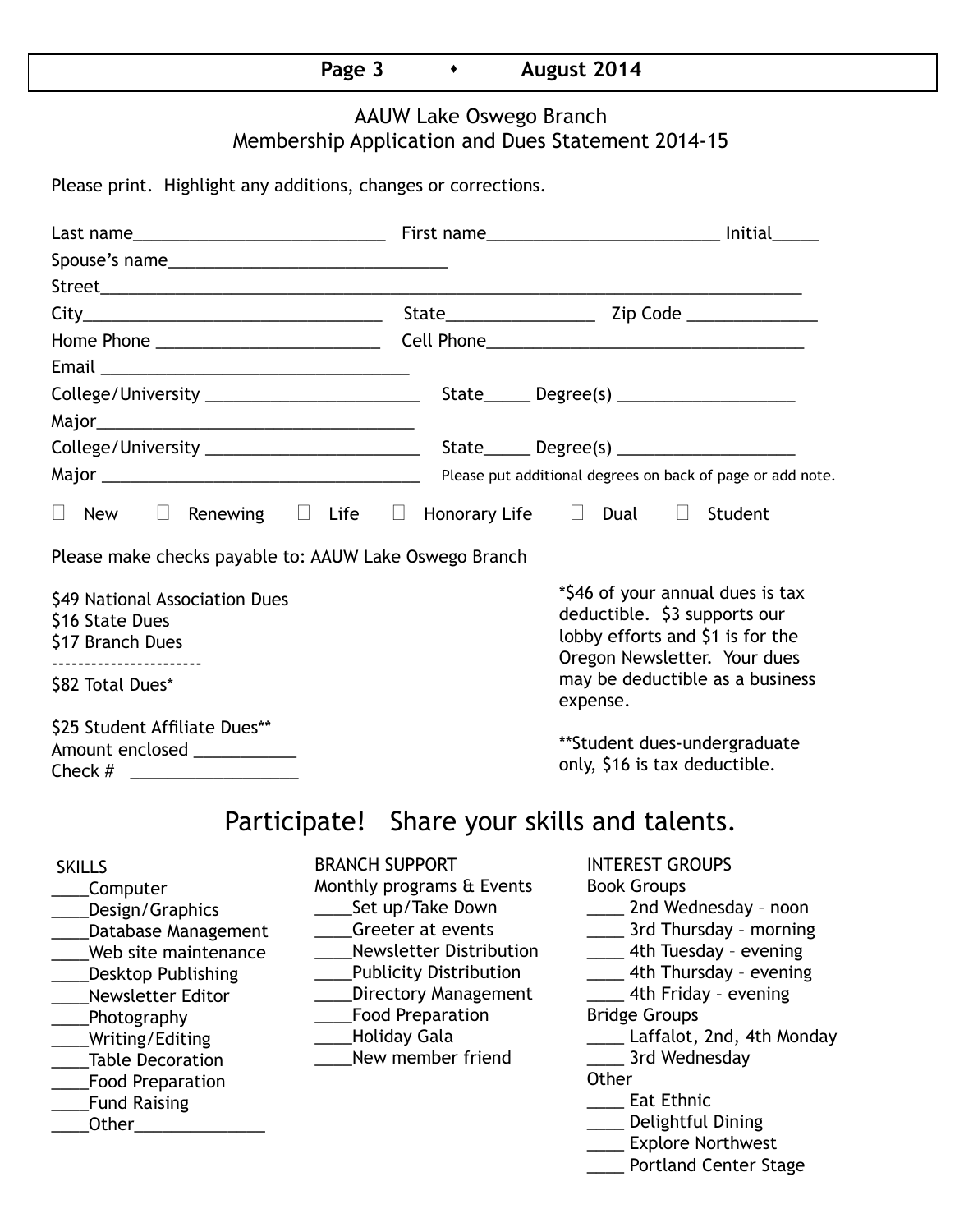# **Page 4 b August 2014**

# 2014-15 LO AAUW Donation Form

Name was also as  $\sim$  100  $\mu$  and  $\mu$  and  $\mu$  and  $\mu$  and  $\mu$  and  $\mu$  and  $\mu$ 

Address \_\_\_\_\_\_\_\_\_\_\_\_\_\_\_\_\_\_\_\_\_\_\_\_\_\_\_\_\_\_\_\_\_\_\_\_\_\_\_\_\_\_\_\_\_\_\_\_\_\_

City/State/Zip 2000 and 2000 and 2000 and 2000 and 2000 and 2000 and 2000 and 2000 and 2000 and 200

**LOCAL SCHOLARSHIP DONATION:**

\$\_\_\_\_\_\_\_\_\_\_\_ Donation Amount **—** Write check to *Lake Oswego AAUW* PLEASE NOTE: THIS DONATION IS **NOT** TAX DEDUCTIBLE

# **NATIONAL AAUW FUNDS DONATION:**

\$\_\_\_\_\_\_\_\_\_\_\_ Donation Amount **—** Write check to *AAUW Funds*

ALL NATIONAL CONTRIBUTIONS ARE FULLY TAX DEDUCTIBLE

Giving unrestricted gifts to AAUW FUNDS (#9110) provides support where needed most, but you can choose a specific fund:

**[ ] #9110 General Foundation Support — Allocated where most needed** 

[ ] #4336 Educational Opportunities Fund **—** Supports fellowships and grants

[ ] #9170 Eleanor Roosevelt Fund **—** Supports AAUW research studies

[ ] #4337 Public Policy Fund **—** Supports advocacy for laws fair to women

[ ] #3999 Legal Advocacy Fund **—** Supports legal rights for those facing discrimination

[ ] #4339 Leadership Programs Fund **—** Supports programs like NCCWSL

[ ] #4363 Oregon's Betsy McDowell Research & Projects Fund

Gifts of \$100–\$174 confer membership in the Oregon Century Club Gifts of \$175 or above confer membership in the Oregon Century Club Plus

Gifts of \$25 or more to either local scholarship or AAUW Funds may be designated to honor a friend or loved one.

This gift is a memorial (deceased) to \_\_\_\_\_\_\_\_\_\_\_\_\_\_\_\_\_\_\_\_\_\_\_\_\_\_\_\_\_\_\_\_\_\_

This gift is a tribute (living) to \_\_\_\_\_\_\_\_\_\_\_\_\_\_\_\_\_\_\_\_\_\_\_\_\_\_\_\_\_\_\_\_\_\_

Acknowledgement should be sent to:

Name \_\_\_\_\_\_\_\_\_\_\_\_\_\_\_\_\_\_\_\_\_\_\_\_\_\_\_\_\_\_\_\_\_\_\_\_\_\_\_\_\_\_\_\_\_\_\_\_\_\_\_\_

Address \_\_\_\_\_\_\_\_\_\_\_\_\_\_\_\_\_\_\_\_\_\_\_\_\_\_\_\_\_\_\_\_\_\_\_\_\_\_\_\_\_\_\_\_\_\_\_\_\_\_

**Send this form and check to: LO AAUW, PO Box 416, Marylhurst, Oregon 97036**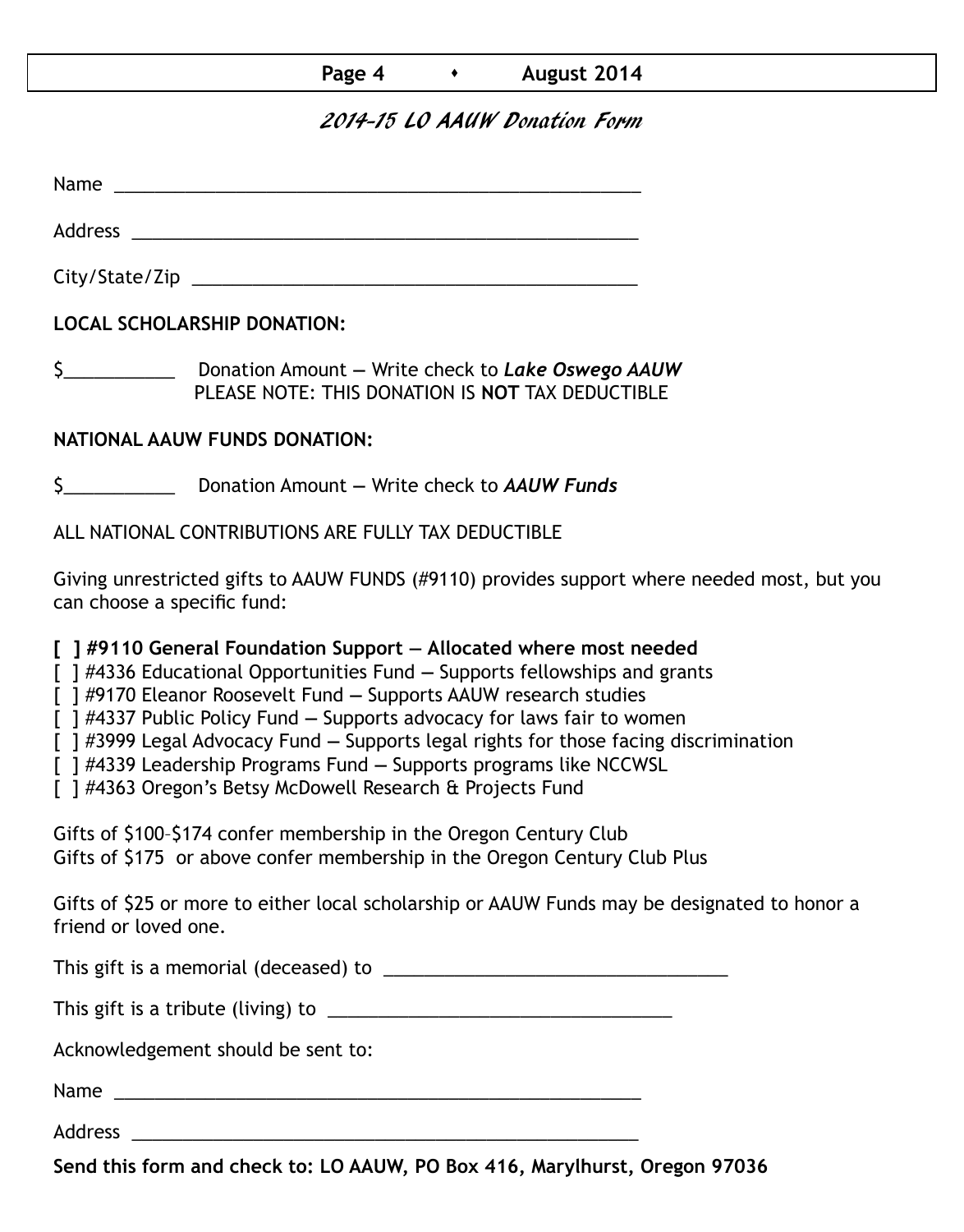# **Page 5 •** August 2014

New member profile continued.

Eleanor is currently employed by US Bank where she is a VP in charge of technology. She designs computer systems. Think mainframe! Before working for US Bank, she was employed as a manager for technology at Pepperdine.

Eleanor enjoys hiking and reading. But her favorite activity is spending time with her grandchildren. She likes Oregon scenery and the friendliness she has encountered here.

# Interest Group Activities

#### **Portland Center Stage Date and Time Vary**

Season ticket holders for the Portland Center Stage's Thursday matinees will enjoy a year of musicals, dramas and comedies. For more information, contact Betty Barber, (503) 675-0594, barberbc@yahoo.com

#### **Tuesday Morning Books**

Date: August 5 at 11:00 a.m. Potluck and planning meeting. Hostess: Nancy White, Carman Oaks For more information, contact Dixie Kroupa, (503) 697-8028, dixie.kroupa@comcast.net

#### **Murder by the Book 2nd Wednesday at 12:00 p.m.**

Date: August 13 Books: *The Field of Blood* by Denise Mina Location: 4949 Meadows Rd., Lake Oswego (Room TBA) Bring your lunch, refreshments provided. For more information, contact Jane Taft, (503) 742-1653, taft.jane@gmail.com or Stephanie Carter, (971) 285-5882, secarter1@gmail.com

#### **Interpretive Books**

Date: August 21 at 10:00 a.m. Luncheon and planning meeting. Hostess: Susan Hornung For more information, contact Carol Zinsli, (503) 694-6181, czinsli@comcast.net or Linda Watkins, (503) 694-2334, l.and.m.watkins@gmail.com

#### **Thursday Evening Books**

Date: August 9 at 9:30 a.m. Potluck and planning meeting. Hostess: Susan Hornung For more information, contact Sandra Hoover, (503) 635-0952, sandraleehoover@comcast.net or Suzanne Kaveckis, (503) 678-1641, ctn75492@centurytel.net

#### **Friday Books**

Date: On hiatus until September. For more information, contact Irene Romero, (503) 657-6159, ireneromero@mac.com or Marie Ryan, (503) 274-7917, mpresq@q.com

#### **Laffalot Bridge**

Date: On haitus until September If you would like to be added to the substitute list, or for more information, contact Susan Hornung, susanhornung@hotmail.com

#### **Third Wednesday Bridge**

Date: On hiatus until September For more information, contact Betty Hittle, (503) 636-7034, blhittle@comcast.net

#### **Eat Ethnic**

Date: August 19 at 6:30pm Location: TBD Spouses of members are welcome. For more information, contact Susan Hornung, susanhornung@hotmail.com

#### **Delightful Dining**

Date: August 24 at 4:30 p.m. Location: Home of Jane Taft Planning meeting. Bring an appetizer and ideas. Please contact Jane Taft, (503) 742-1653 or taft.jane@gmail.com, if you plan to attend.

# Inter-Branch Council Representative Needed

For many years Suzanne Kaveckis has served as our branch's Inter-Branch Council representative. She has asked for a well-earned break. Please contact Judy Hale if you are interested in this position.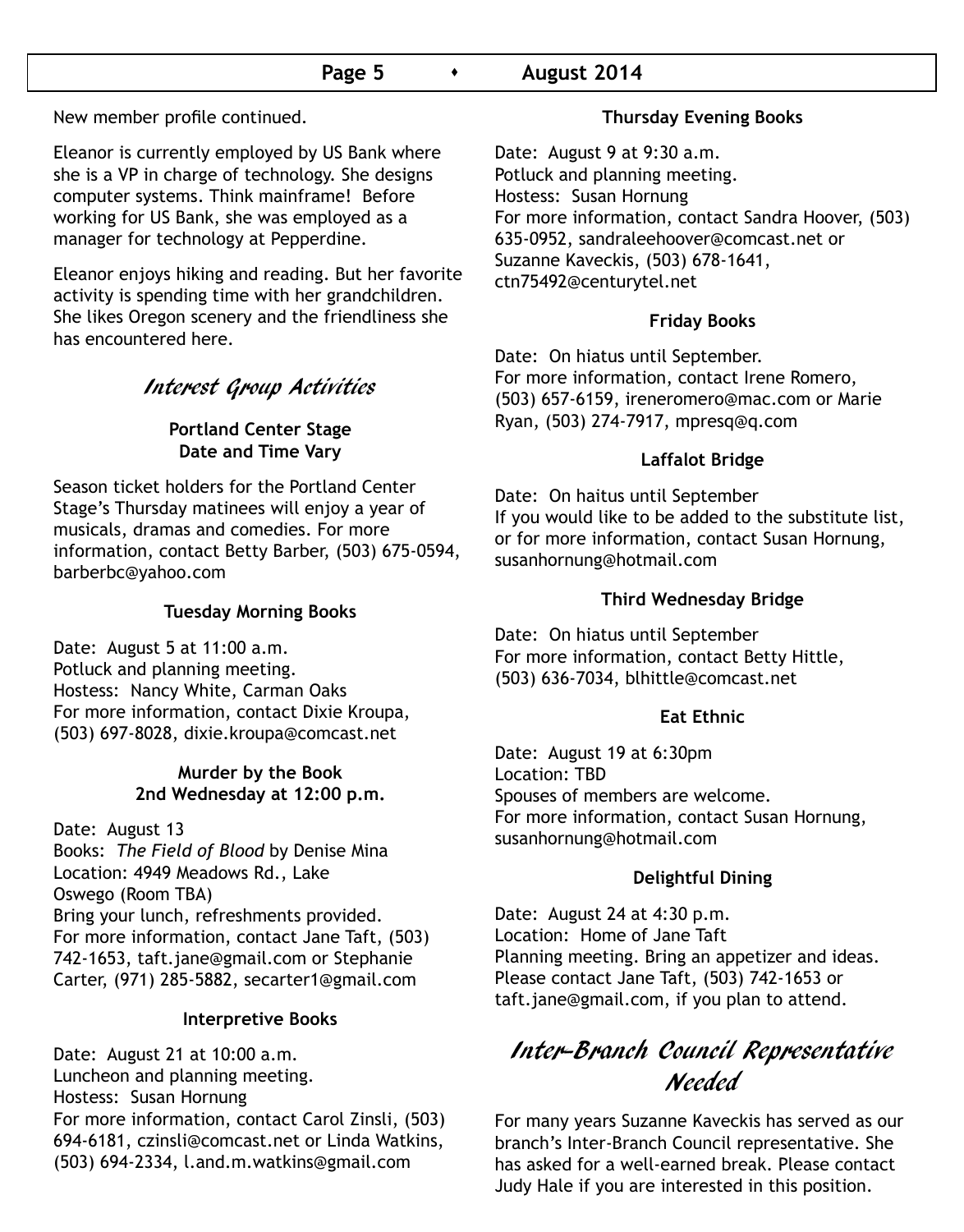

| Sunday                                            | Monday                  | Tuesday                                                                     | Wednesday                      | Thursday                                                  | Friday      | Saturday                                                        |
|---------------------------------------------------|-------------------------|-----------------------------------------------------------------------------|--------------------------------|-----------------------------------------------------------|-------------|-----------------------------------------------------------------|
|                                                   |                         |                                                                             |                                |                                                           | $\mathbf 1$ | $\overline{2}$                                                  |
| $\overline{3}$                                    | $\overline{\mathbf{4}}$ | 5 <sup>5</sup><br>Tuesday<br>Morning<br><b>Books</b><br>Planning<br>Meeting | 6<br>Board<br>Meeting          | $\overline{7}$                                            | 8           | 9<br>Thursday<br>Evening<br><b>Books</b><br>Planning<br>Meeting |
| 10                                                | 11                      | 12                                                                          | 13<br>Murder by<br>the<br>Book | 14                                                        | 15          | 16                                                              |
| 17                                                | 18                      | 19<br>Eat<br>Ethnic                                                         | 20                             | 21<br>Interpretive<br><b>Books</b><br>Planning<br>Meeting | 22          | 23                                                              |
| 24<br>Delightful<br>Dining<br>Planning<br>Meeting | 25                      | 26                                                                          | 27                             | 28                                                        | 29          | 30                                                              |
| 31                                                |                         |                                                                             |                                |                                                           |             |                                                                 |

## Coordinator Needed: Eat Ethnic

After many years of serving as the coordinator for the Eat Ethnic dinner group, Susan Hornung wants to step down.

If you are interested in serving as coordinator, please contact Susan, susanhornung@hotmail. com

#### AAUW'S Mission

Advancing equity for women and girls through advocacy, education, and research.

## AAUW's Value Promise

By joining AAUW, you belong to a community that breaks through educational and economic barriers so that all women have a fair chance.